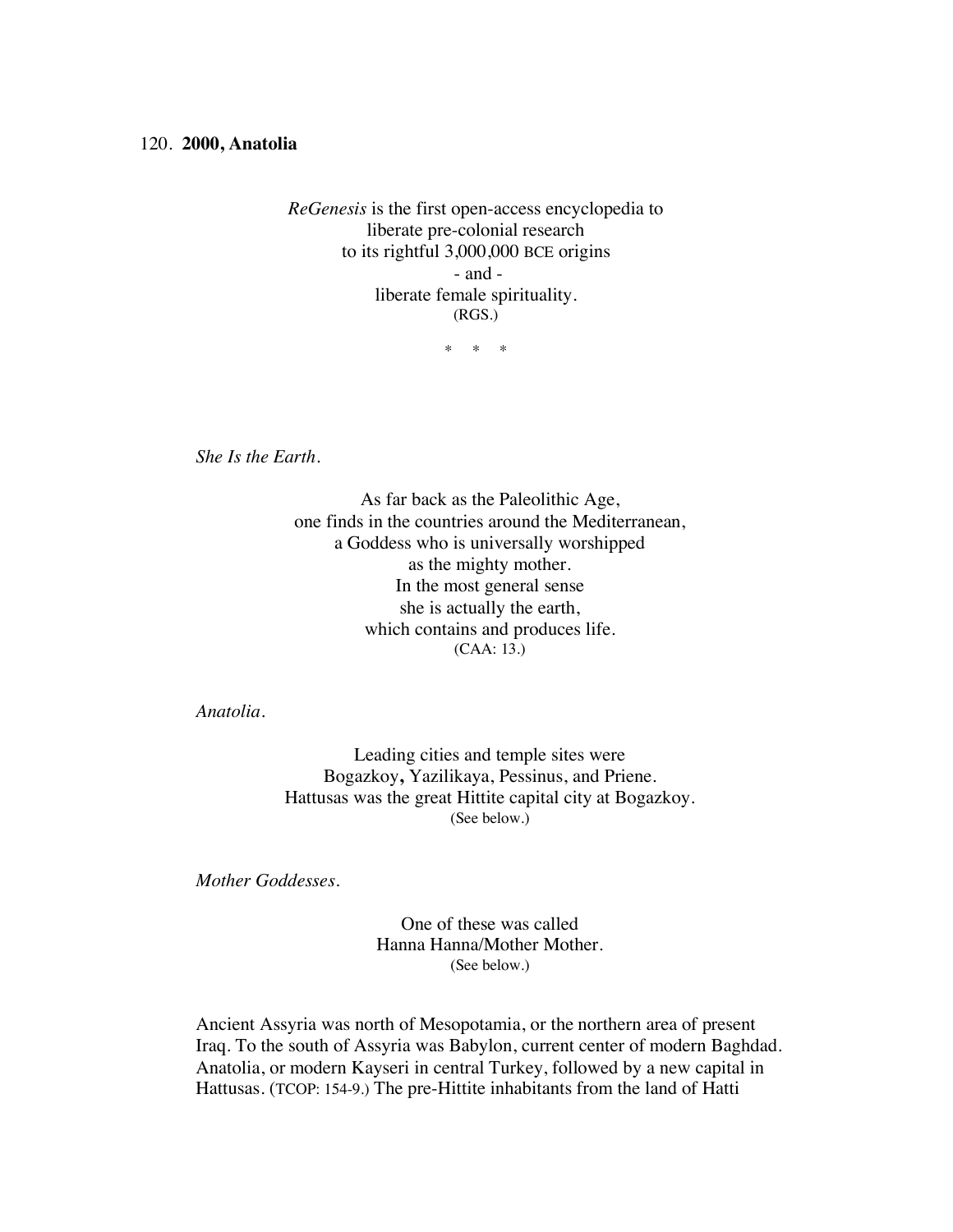(Assyrian *URUHa-at-ti*) were believed non-Indo–European and called Hattian/ Hattians. These invading Hittites, were most likely Semitic Mesopotamian Akkadian.

[T]hey conquered and assimilated the people called Hattis, then made the city of Hattusas their capital [modern Bogazkoy]. The Hittite rulers adopted the worship of the indigenous deities, including the Mother Goddesses of the region. One of these was called Hanna Hanna/Mother Mother. She was the wise grandmother ancestress who called upon the bee to find and awaken the sleeping Storm God, and thus helped restore abundance to the Hittite lands following a drought. Other Hittite Goddesses were the Sun Goddess Arinna, Hepat, Hepa, Hepat, Hebatu, Kubebe, Kupapa, and sometimes Ishtar or Anat. … Anatolia continued to be settled by migrations and invasions from north, east, south and west. Following the demise of the Hittites c. 1200 BCE, Aeolian and Ionian Greek migrants settled into the northern Aegean Coast of Anatolia c. 1100-1000 BCE. The Phrygian, Carian and Lydian Kingdoms rose, c. 900 BCE, along the southwest coast and the interior. The Great Goddess in the southwestern Anatolian regions of Caria and Lydia was called Aphrodite, Demeter, Hekate, or Lato (Leto) (HLW: 14).

The leading cities and temple sites in ancient Anatolia were Bogazkoy**,** Yazilikaya, Pessinus, and Priene. Hattusas was the great Hittite capital city at Bogazkoy. Finds from excavations initiated by a German archaeological team in 1906 CE include thousands of clay tablets with cuneiform characters that speak to and explain the religious practices of the Hattians (or Hittites). The tablets also include information on the Hatti land, i.e. Hittites, and a language called Nesili that has a close affinity with "another dialect of the Anatolian Indo–European languages, Luwian" which is also related to classical Cilica. \* (HBR: 128.) Additional recorded languages include Akkadian, pre-Hittite Hattic and Hurrian from northern Mesopotamia. (HBR: 128-9; AMW: 192-202; RGS). (RGS: 3500, Anatolia, Arinna, and Other Goddesses).

\* Cilica was a well-traveled trade route area between the Taurus and Amanus Mountains.

Frequently Hattian/Hittite religious practices are centered on a mother goddess as the "human concept of divinity." (SGM: 10.) Often, she is standing or seated with musical instruments and lion cubs on either side: locations are caves, hills-sides and mountains.

Prehistoric art had already depicted this Goddess – in a seated or standing posture. … In the civilizations of Asia Minor, Crete and the early Greek mainland the Goddess appeared everywhere in the form of the Great Mother, who was worshipped preferably in caves (CAA: 9). … As far back as the Paleolithic Age one finds in the countries around the Mediterranean a Goddess who is universally worshipped as the mighty mother. In the most general sense she is actually the earth, which contains and produces life (CAA: 13).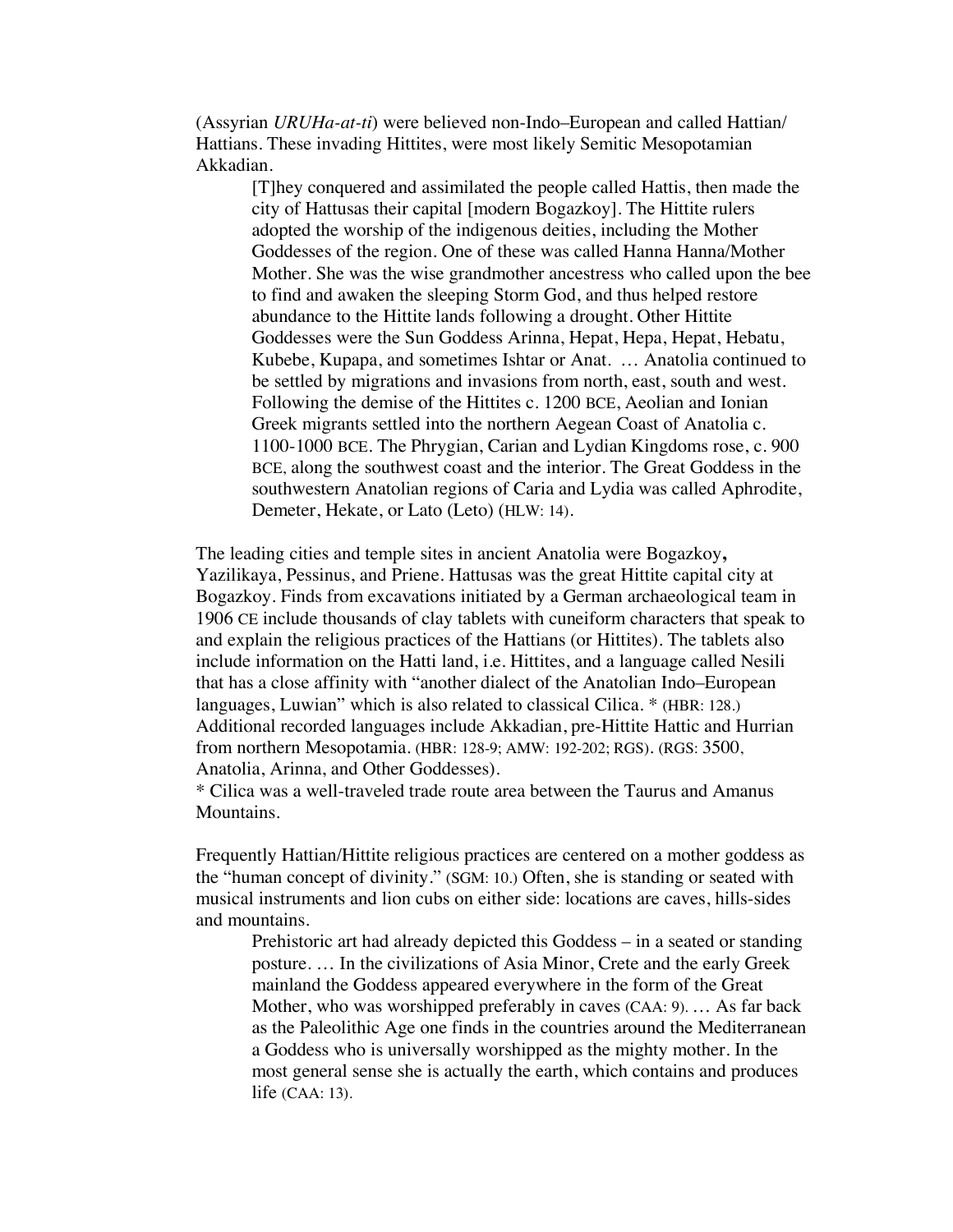The goddess Arinna is of particular metaphoric interest. In the GSA photos below from Kayseri Archaeological Museum, Arinna is a double goddess and the prominent or dominant iconography is the concentric circle and dot. Many, many times over the decades, especially in North Africa, Turkey and the Mediterranean, I have come across other iconic examples of the circle with a center dot (RGS). (RGS: 3500, Anatolia, Arinna, and Other Goddesses).

Further Anatolian plus Hittite research: 7250-6150, Çatal Hüyük, Anatolia (Central Turkey); 7100-6300, Cathedra Goddess of the Beasts, Çatal Hüyük, Anatolia; 7040-3500, Hacilar, Anatolia; 4400-2500, Kurgan Invasions Bring Catastrophic Destruction to Old Europe; 4000, Alaca Hüyük, Anatolia; 3500, Anatolia, Arinna, and Other Goddesses; 3000, Founding of Troy; 3000-2000, Anatolia, Kubaba and the Hittites; 2500, Troy, Anatolia; 2000, Indo-European Tribes; 1790-1700, Goddess of Kultepe, Anatolia; 1450-1260, Hattusa and Yazilikaya, Anatolia; 1400, Cybele and Buyukkale/Bogazkoy, Anatolia; 1320, Palestine - Assyria - Exodus of Hebrews from Egypt; 1260, Hittites, Anatolia; 1200, Perge, Anatolia; 1200-1000, Phrygians in Anatolia: 1184, Hittites and Trojan War, c. 1200; 1100-800, Mediterranean Dark Ages; 1050-850, Kubaba and Kubat, Anatolia; 750-650, Cybele and King Midas, Anatolia; 650-550, Anatolia; 630-620, Goddess Kore, Izmir Turkey; 585-300, Lydia Replaces Phrygia, Anatolia; 282-263, Demeter's Priene Temple, Anatolia; 204, Cybele to Rome; 200, The Great Cybele: Magna Mater at Santoni Sicily; and 200, Greece and Pergamon, Anatolia. (RGS.) (For CE entries see: 324, St. Peter's Basilica; 432-440, Santa Maria Maggiore; 410, Cybele and Fall of Rome; 1207-1273, Rumi and Mother; and 1870, Lyon's Basilica Built Over Cybele's Pagan Temple.) (RG.)

Further Kubaba/Kybele/Cybele research: 3500, Anatolia, Arinna, and Other Goddesses; 3000-2000, Anatolia Kubaba and the Hittites; 1400, Cybele and Buyukkale/Bogazkoy, Anatolia; 1184, Hittites and Trojan War; 1050-850, Kubaba and Kubat, Anatolia; 750-650, Cybele and King Midas; 588-587, Cybele's Dedication, Rome; 204, Cybele to Rome; 200, The Great Cybele**:**  Magna Mater at Santoni Sicily; and 200, Greece and Pergamon, Anatolia. (RGS.) (For CE entries see: 37-48, Mary and Pagan Goddesses; 324, St. Peter's Basilica; 432-440, Santa Maria Maggiore; 410, Cybele and Fall of Rome; 1207-1273, Rumi and Mother; and 1870, Lyon's Basilica Built Over Cybele's Pagan Temple.) (RG.)

Further dot – and – circle research: 3500-3200, Knowth, Ireland, 3200 Irish Neolithic; 3500, Anatolia, Arinna, and Other Goddesses; and 1000-600, Site of Muweilah in Southeastern Arabia. (RGS.)

Further double/twin goddess including further double-axe research: 30,000 Labyrinths, Spirals, and Meanders; 26,000, Grimaldi Caves; 25,000-20,000, Goddess of Laussel; 7250-6150, Çatal Hüyük; 6000, Sicilians to Malta; 5500- 3500, Cucuteni (Tipolye) Culture, Eastern Europe; 5400-4100, Vinca Culture and Bird and Snake Culture; 5200, Malta and Gozo; 4400-2500, Olympus Hera; 3500, Anatolia, Arinna, and Other Goddesses; 3000, Middle Indo-European Bronze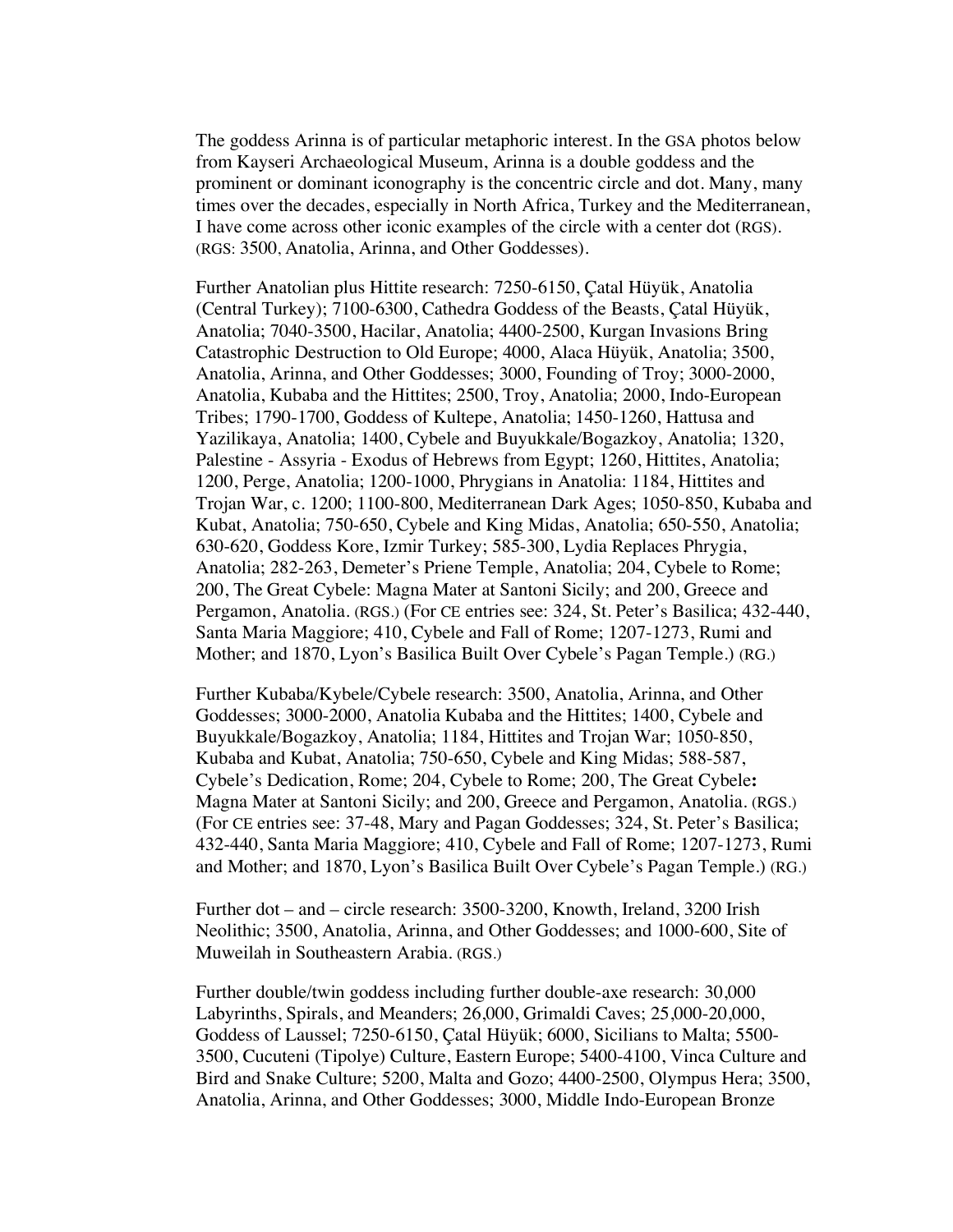Age; 3,000, Tell Brak; 2600-2000, Early Bronze Age, Crete, Chthonian; 1790- 1700, Goddess of Kultepe, Anatolia; 1750, Ishtar; 1000, Double Goddess Transition; 630-620, Goddess Kore, Izmir Turkey; 500, Greek Mysteries; and 282-263, Demeter's Priene Temple. (RGS.)

Further research on the various origins, translations and interpretations of: Syrian Kubaba; Lydian Kybebe; Phrygian Kubeleya/Kybele/Kultepe; plus Cybebe/Cybele/Cybelus.

- Akurgal, Ekrem*. Ancient Civilizations and Ruins of Turkey: From Prehistoric Times until the End of the Roman Empire*. Tran. John Whybrow and Mollie Emre. Ankara, Turkey: Turk Tarih Kurumu Basimevi, 1969. (ACRT.)
- Alvar, Jaime. *Romanizing Oriental Gods: Myth, Salvation and Ethics in the Cults of Cybele, Isis and Mithras*. Tran. Richard Gordon. Leiden, Netherlands: E. J. Brill, 2008. (RIOG.)
- Baring, Anne and Jules Cashford. *The Myth of the Goddess: Evolution of an Image*. London, England: Viking, 1991. 391-415. (MG.)
- Bryce, Trevor. *The Kingdom of the Hittites*. Oxford, England: Oxford University Press, 1999. (KH.)
- Diakonoff, I. M. "Women in Old Babylonia not under Patriarchal Authority." *Journal of the Economic and Social History of the Orient 29.3 (Oct.*  1986): 225-238. (WOB.)
- Edgu, Ferit, Ed. *The Anatolian Civilizations I: Prehistoric/Hittite/Early Iron Age*. Istanbul, Turkey: Turkish Ministry of Culture and Tourism, 1983. (ACI.)
- \_\_\_\_\_. *The Anatolian Civilizations II: Greek/Roman/Byzantine*. Trans. Nursin Asgari. Istanbul, Turkey: Turkish Ministry of Culture and Tourism, 1983. (ACII.)
- Ergener, Reşit. *Anatolia, Land of Mother Goddess*. Ankara, Turkey: Hittite Publications, 1988. (AL.)
- Finkelberg, Margalit. "Anatolian Languages and Indo-European Migrations to Greece." *The Classical World* 91.1 (Sep.-Oct. 1997): 3-20. (ALI.)
- Hawkins, J. D. "Kubaba at Karkamiš and Elsewhere." *Anatolian Studies* Vol. 31 (1981): 147-176. (KKE.)
- Justus, Carol F. **"**Indo-Europeaization of Myth and Syntax in Anatolian Hittite: Dating of Texts as an Index*." Journal of Indo-European Studies* Vol. 11.1/2 (Spring-Summer 1983): 59-103. (IEMS.)
- Lerner, Gerda. *The Creation of Patriarchy.* Oxford, England: Oxford University Press, 1986. (TCOP.)
- Mellink, Machteld J. "Archaeology in Asia Minor." *American Journal of Archaeology* 64.1 (Jan. 1960): 57-69. (AAM.)
- Munn, Mark. "Kybele as Kubaba in a Lydo-Phrygian Context." Paper presented at the *Cross-Cultural Conference on Hittites, Greeks and Their Neighbors in Central Anatolia.* Emory University, Atlanta, GA: 2004. (KK.)
- \_\_\_\_\_. *The Mother of the Gods, Athens, and the Tyranny of Asia: A Study of Sovereignty in Ancient Religion.* Berkeley, CA: University of California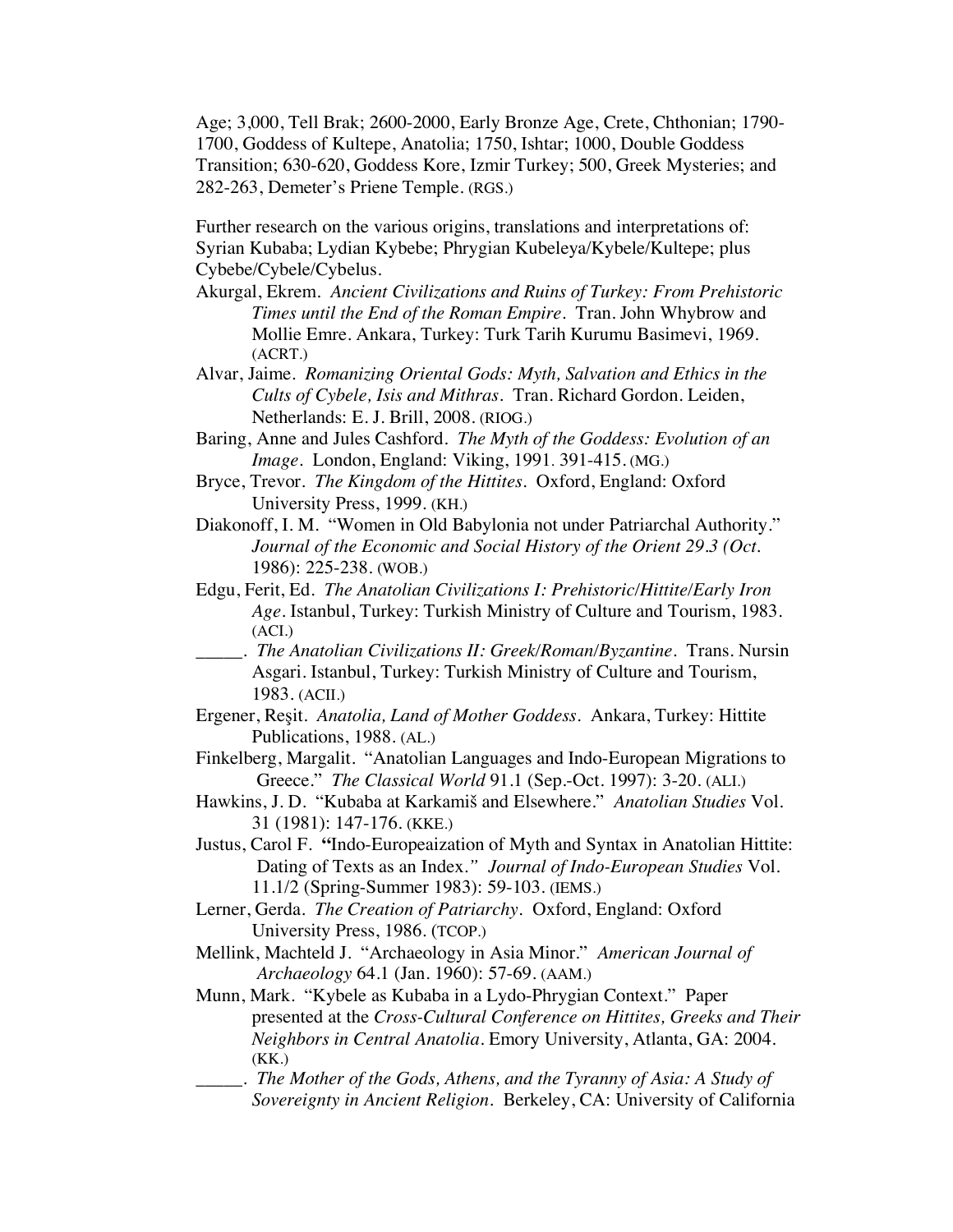Press, 2006. 120-127. (MGA.)

\_\_\_\_\_. "Kybele as Kubaba in a Lydo-Phrygian Context." *Anatolian Interfaces: Hittites, Greeks, and Their Neighbours: Proceedings of an International Conference on Cross-Cultural Interaction, September 17-19, 2004, Emory University, Atlanta, GA.* Eds. Billie Jean Collins, Mary R. Bachvarova, and Ian Rutherford. Oxford, England: Oxbow Books, 2008. 159-164. (KKLP.)

- Rein, Mary Jane. *The Cult and Iconography of Lydian Kybele*. Diss. Harvard University, 1993. Ann Arbor, MI: ProQuest/UMI, 1993. **(**Publication Number: AAT 9412386.) (CILK.)
- Roscoe, Will. "Priests of the Goddess: Gender Transgression in Ancient Religion." *History of Religions* 35.3 (Feb. 1996): 195-230. (POG.)
- Sfameni, Giulia Gasparro. *Soteriology and Mystic Aspects in the Cult of Cybele and Attis.* Leiden, Netherlands: E. J. Brill, 1985. (SMA.)
- Taylor, Patrick. "The Gala and the Gallos." *Anatolian Interfaces: Hittites, Greeks, and Their Neighbours: Proceedings of an International Conference on Cross-Cultural Interaction, September 17-19, 2004, Emory University, Atlanta, GA.* Eds. Billie Jean Collins, Mary R. Bachvarova, and Ian Rutherford. Oxford, England: Oxbow Books, 2008. 173-180. (GATG.)
- Twohig, Elizabeth Shee. *The Megalithic Art of Western Europe*. Oxford, England: Oxford University Press, 1981. (MAWE.)
- Vermaseren, Maarten M. J. *Cybele and Attis: The Myth and the Cult.* Trans. A. M. H. Lemmers. London, England: Thames and Hudson, 1977. (CAA.)
- Vermaseren, Maarten M. J., and Eugene Lane. *Cybele, Attis, and Related Cults: Essays in Memory of M. J. Vermaseren*. Leiden, Netherlands: E.J. Brill, 1996. (CAR.)
- Vassileva, Maya. "Further Considerations on the Cult of Kybele." *Anatolian Studies* 51 (2001): 51-63. (FC.)

IMAGE: MAP OF BLACK ANATOLIAN GODDESSES INC. ARINNA: CARCHEMISH, (ANATOLIA) TURKEY.

PHOTO: © GSA. DESCRIPTION: MAP OF BLACK ANATOLIAN GODDESSES INC. ARINNA WITH POMEGRANATE AND A HIGH POLOS HEADDRESS FROM CARCHEMISH, (ANATOLIA) TURKEY.

SLIDE LOCATION TURKEY, SHEET 45A, ROW 1, SLEEVE 1, SLIDE #436, BCE. CO\_TUR\_S45A\_R1\_SL1\_S436.jpg

SHOT ON LOCATION: EPHESUS MUSEUM (EFES MUZESI): SELCUK, (ANATOLIA) TURKEY.

NOTE 1: THE VENERATION OF THE DARK MOTHERS BEGAN TO SPREAD THROUGHOUT ALL CONTINENTS FOLLOWING THE AFRICAN INTERCONTINENTAL DISPERSIONS INCLUDING ANATOLIAN TRADE ROUTES (AO: 1-2; RGS). NOTE 2: FIELDWORK PROJECT 1986.

IMAGE: CAPITOL: BOGAZKOY, (ANATOLIA) TURKEY. PHOTO: © GSA. DESCRIPTION: LION'S GATE AT BOGAZKOY. SLIDE LOCATION RE-GENESIS PHASE 2, SHEET 1, ROW 2, SLEEVE 4, SLIDE #748, BCE. IT\_RPT\_S1\_R2\_SL4\_S748.jpg SHOT ON LOCATION: BOGAZKOY (HATTUSAS), TURKEY.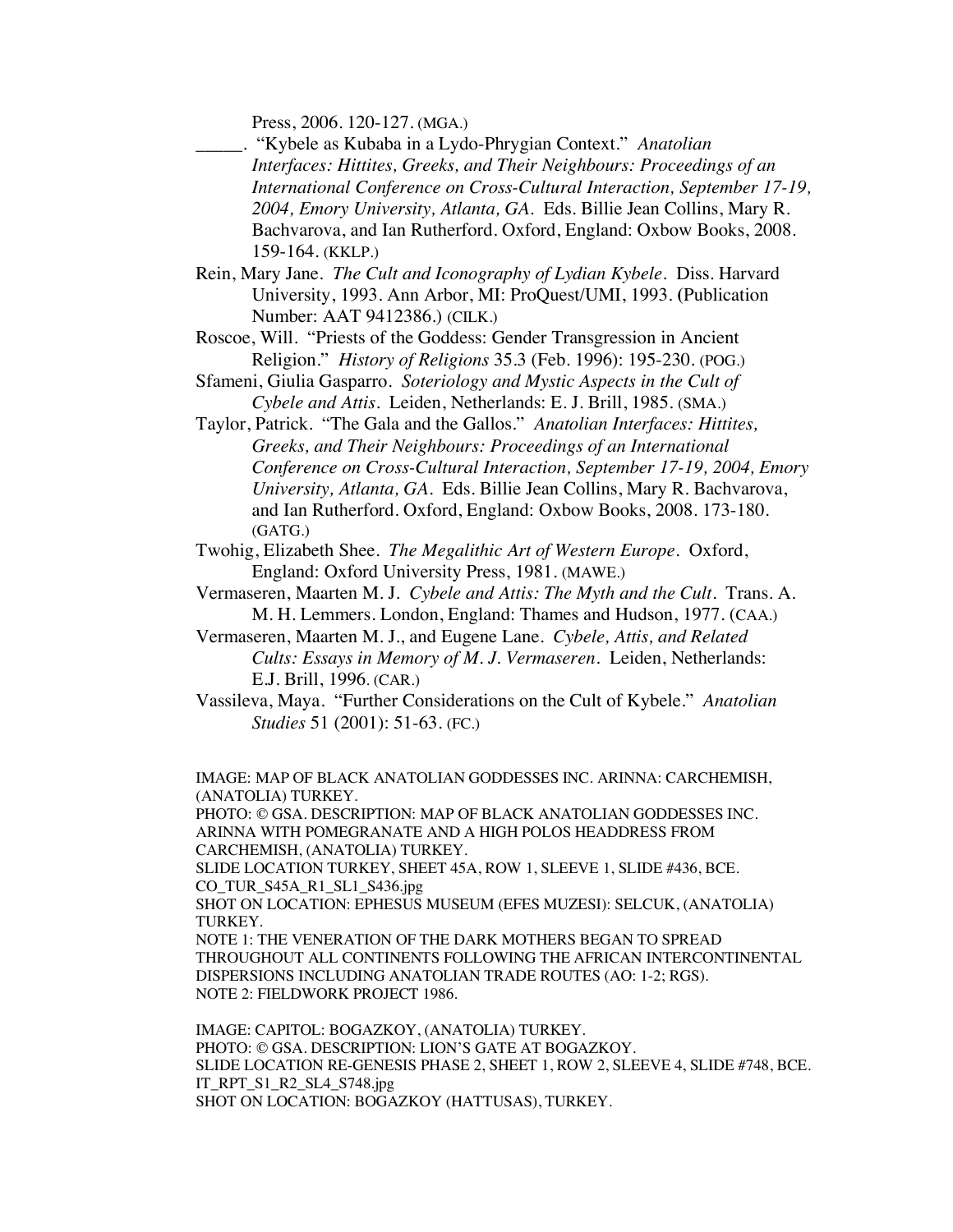NOTE 1: "HATTUSAS WAS THE GREAT CAPITAL CITY AT BOGAZKOY (RGS)." (SOURCE: ENTRY ABOVE.) NOTE 2: FIELDWORK PROJECT 1986.

IMAGE: ENTRANCE TO HATTUSA'S CITADEL: BUYUKKALE, (ANATOLIA) TURKEY. PHOTO: © GSA. DESCRIPTION: STONE STREET ENTRANCE TO PROPYLON OR PROCESSIONAL WAY TO BUYUKKALE CITADEL AT HATTUSA OR HATTUSHA, (ANATOLIA) TURKEY.

SLIDE LOCATION TURKEY, SHEET 62, ROW 2, SLEEVE 4, SLIDE #770, BCE. CO\_TUR\_S62\_R2\_SL4\_S770

SHOT ON LOCATION: BOGAZKOY TEMPLE COMPLEX: (ANATOLIA) TURKEY. NOTE 1:

PEAK OF THE EMPIRE WAS THE FORTIFIED CITY OF HATTUSA OR HATTUSHA INCLUDING CITADEL BUYUKKALE IN ANATOLIA. ENTRANCE TO HATTUSA USUALLY STARTS WITH THE GREAT TEMPLE AT THE STONE STREET THAT CURVES AROUND THE EARLIER STRUCTURES (RGS). (SOURCE: ENTRY ABOVE.)

NOTE 2: FIELDWORK PROJECT 1986.

IMAGE: COIN OF BEE HANNA HANNA/ARTEMIS: PERGE, (ANATOLIA) TURKEY. PHOTO: © GSA. DESCRIPTION: COIN INCLUDING HANNA HANNA/ARTEMIS PLUS BEE, PERGE, (ANATOLIA) TURKEY. HANNA HANNA'S BEE ICON ON ONE SIDE OF COIN AND ARTEMIS WITH POLOS ON ALTERNATE SIDE: MADE IN PERGE, (ANATOLIA) TURKEY.

SLIDE LOCATION TURKEY SHEET 97, ROW 3, SLEEVE 1, SLIDE #Bg18, BCE. CO TUR S97 R3 SL1 SBg18

SHOT ON LOCATION: EPHESUS MUSEUM (EFES MUZESI): SELCUK, (ANATOLIA) TURKEY.

NOTE 1:

ARTEMIS' VIRGIN PRIESTS ARE KNOWN AS THE ESSENES AND HER FERTILITY SYMBOL WAS THE BEE, ALSO SYMBOL OF THE GODDESS HANNA HANNA (GRANDMOTHER, MOTHER MOTHER). VIRGIN ARTEMIS/ DIANA PERGAIA (COMPLETE INTO HERSELF) HAD A SIGNIFICANT FOLLOWING AND NOT INFREQUENTLY COINS IN HER IMAGE WERE MADE IN PERGE, (ANATOLIA) TURKEY (TURKISH MUSEUMS, 1989).

NOTE 2: HANNA HANNA/MOTHER MOTHER WAS THE "WISE GRANDMOTHER ANCESTRESS WHO CALLED UPON THE BEE TO FIND AND AWAKEN THE SLEEPING STORM GOD, AND THUS HELPED RESTORE ABUNDANCE TO THE HITTITE LANDS FOLLOWING A DROUGHT" (HLW: 14; RGS).

NOTE 3: FIELDWORK PROJECT 1986.

IMAGE: RELIEF OF HITTITE KABABA: ALACA HÜYÜK, (ANATOLIA) TURKEY. PHOTO: © GSA. DESCRIPTION: HITTITE ORTHOSTAT RELIEF OF SEATED (CATHEDRA) GODDESS KUBABA (KABABA) WITH MIRROR (OR *POMEGRANATE*) AND POSSIBLE RATTLE ON CORNER OF CITY WALL AT ENTRANCE TO ALACA HÜYÜK, (ANATOLIA) TURKEY.

SLIDE LOCATION TURKEY, SHEET 45, ROW 2, SLEEVE 4, SLIDE #429a, BCE. CO\_TUR\_S45\_R2\_SL4\_S429a.jpg

SHOT ON LOCATION: ALACA HÜYÜK, ANKARA, (ANATOLIA) TURKEY. NOTE 1:

> IT IS NOT UNCOMMON THAT HATTIAN/HITTITE RELIGIOUS PRACTICES EVIDENCE A MOTHER GODDESS BELIEF SYSTEM AS THE 'HUMAN CONCEPT OF DIVINITY (SGM: 10).' SHE IS FREQUENTLY FOUND IN A STANDING OR SEATED POSITION WITH LION CUBS AND OR MUSICAL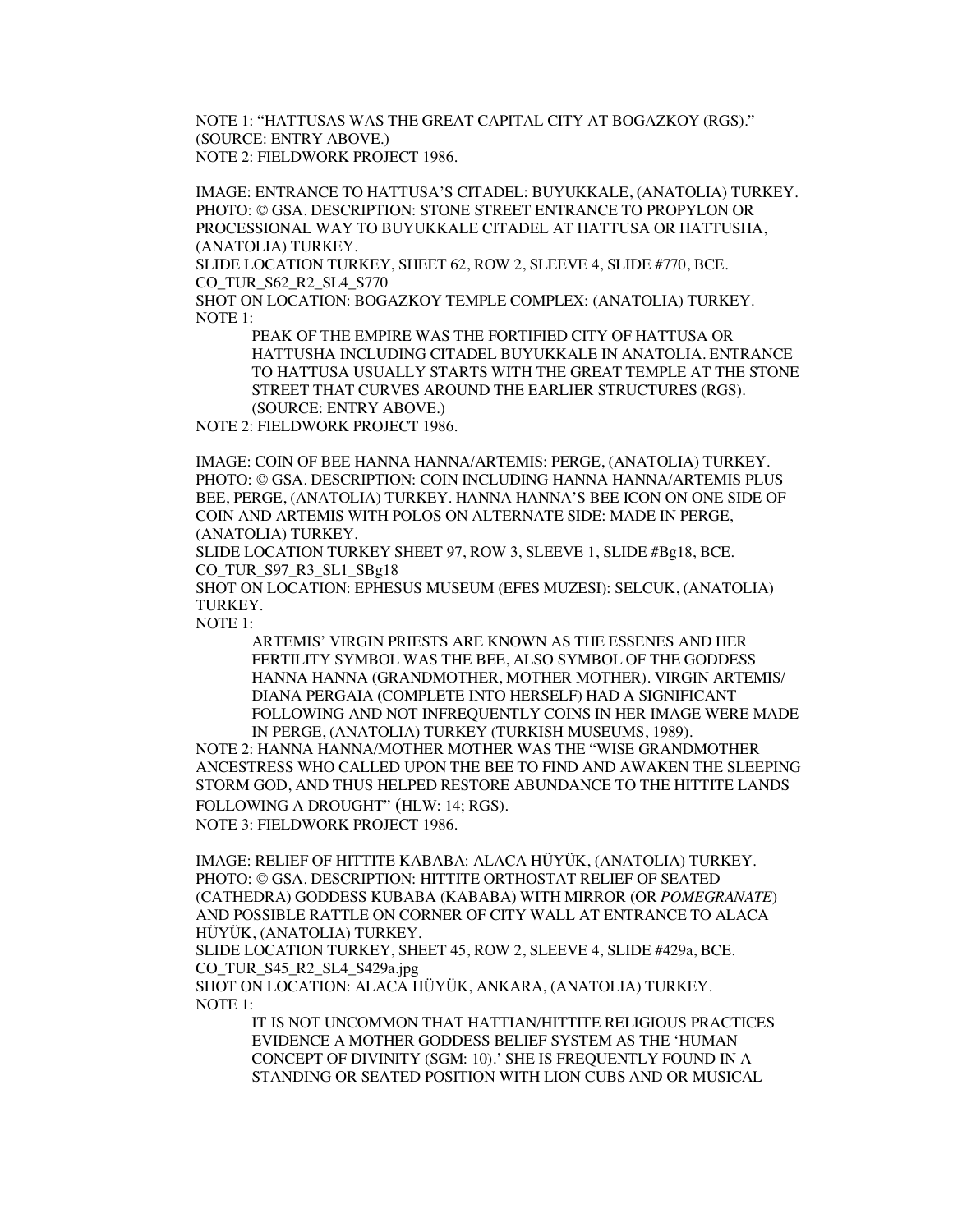INSTRUMENTS: LOCATIONS INCLUDE CAVES, HILLSIDES AND MOUNTAINS (RGS). (SOURCE: RGS.)

NOTE 2: HITTITE ANATOLIAN PANTHEON.

KUBABA; KUBEBE; KYBELE (TVG: 70); AND CARCHEMISH KUPAPA/CUBEBE, LATER KNOWN AS CYBELE BY THE GREEKS. ALSO NOTE THE INTRODUCTION OF SUN GODDESS WURUSEMU AND HER MALE COMPANION SYMBOLIZED AS A BULL (CAA: 18-24; WCSE: 275; MG: 395-410; GGE: 197; CBV: 57, 78; RGS). (SOURCE: ENTRY ABOVE.)

NOTE 3: FIELDWORK PROJECT 1986.

IMAGE: KUBABA/CYBELE: CARCHEMISH, (ANATOLIA) TURKEY.

PHOTO: © GSA. DESCRIPTION: BASALT (DARK VOLCANIC ROCK) WEATHERED STATUE OF GODDESS KUBABA LATER KNOWN AS CYBELE WEARING A MASSIVE NECKLACE AND HOLDING A MIRROR. HITTITE CARCHEMISH (KARKAMIS), (ANATOLIA) TURKEY, NEAR THE ASSYRIAN (SYRIAN) BORDERS.

SLIDE LOCATION TURKEY, SHEET 53A, ROW 3, SLEEVE 1, SLIDE #34, NEO-HITTITE CO\_TUR\_S53A\_R3\_SL1\_S34.jpg

SHOT ON LOCATION: MUSEUM OF ANATOLIAN CULTURES: ANKARA, (ANATOLIA) TURKEY.

NOTE 1: FIELDWORK PROJECT 2002.

IMAGE: SUN GODDESS ARINNA: KULTEPE, (ANATOLIA) TURKEY.

PHOTO: © GSA. DESCRIPTION: ALABASTER SUN DISK GODDESS ARINNA WITH TWINS INC. DOT – AND – CIRCLE (CIRCUMPUNCT), PRIMARY WOMB – SPARK, KULTEPE, (ANATOLIA) TURKEY.

SLIDE LOCATION TURKEY, SHEET 67, ROW 3, SLEEVE 4, SLIDE #860, C. 2250-2000 BCE.

CO\_TUR\_S67\_R3\_SL4\_S860

SHOT ON LOCATION: KAYSERI ARCHAEOLOGICAL MUSEUM, KAYSERI TURKEY. NOTE 1:

[ARINNA] WAS QUEEN OF THE LAND, MISTRESS OF KINGS AND QUEENS OF HATTI, DIRECTING THE GOVERNMENT OF THE COUNTRY. … THUS, IN THE STATE RELIGION THE WEATHER-GOD OF HATTI TOOK SECOND PLACE TO THE SUN – GODDESS OF ARINNA (TOL: 115; RGS).

NOTE 2: SEE WINN AND PETRIE FOR FURTHER EXAMPLES OF THE CONCENTRIC CIRCLE – AND – DOT (CIRCUMPUNCT) MOTIF. M. M. WINN. (PW: 90, 119, 148, 313.) FLINDERS PETRIE. (DPA: XLIX, #OF 7 - #OF 9 - #OG 5.) NOTE 3: FIELDWORK PROJECT 1986.

IMAGE: SUN GODDESS ARINNA: CARCHEMISH (KARKAMIS), (ANATOLIA) TURKEY. PHOTO: © GSA. DESCRIPTION: SUN GODDESS ARINNA \* WITH POMEGRANATE AND A HIGH POLOS HEADDRESS. (OTHER NAMES INC. LADY KUBABA/KUBA/KABAB/ KAABA/ISHTAR/HEPAT): HITTITE CARCHEMISH (KARKAMIS), (ANATOLIA) TURKEY. (ALSO SEE: TURKISH VILLAGE BOGHAZKEUI.)

SLIDE LOCATION TURKEY, SHEET 45, ROW 2, SLEEVE 3, SLIDE #428. BCE. CO\_TUR\_S45\_R2\_SL3\_S428.jpg

SHOT ON LOCATION: MUSEUM OF ANATOLIAN CULTURES: ANKARA, (ANATOLIA) TURKEY.

NOTE 1: GODDESS ARINNA/KUBABA (KABABA) WITH POMEGRANATE, COALESCING WITH "PHRYGIAN MOTHER GODDESS CYBELE, WHO WAS ALSO PORTRAYED WITH POMEGRANATES." (HVG: 202.) NOTE 2:

\* INSCRIBED ON THE WALLS OPPOSITE THE YAZILIKAYA ENTRANCE IS THE GREAT CONVERGING PROCESSION OF GODDESS HEPATU (OLDER HITTITE – HATTIC SUNGODDESS ARINNA) (RGS).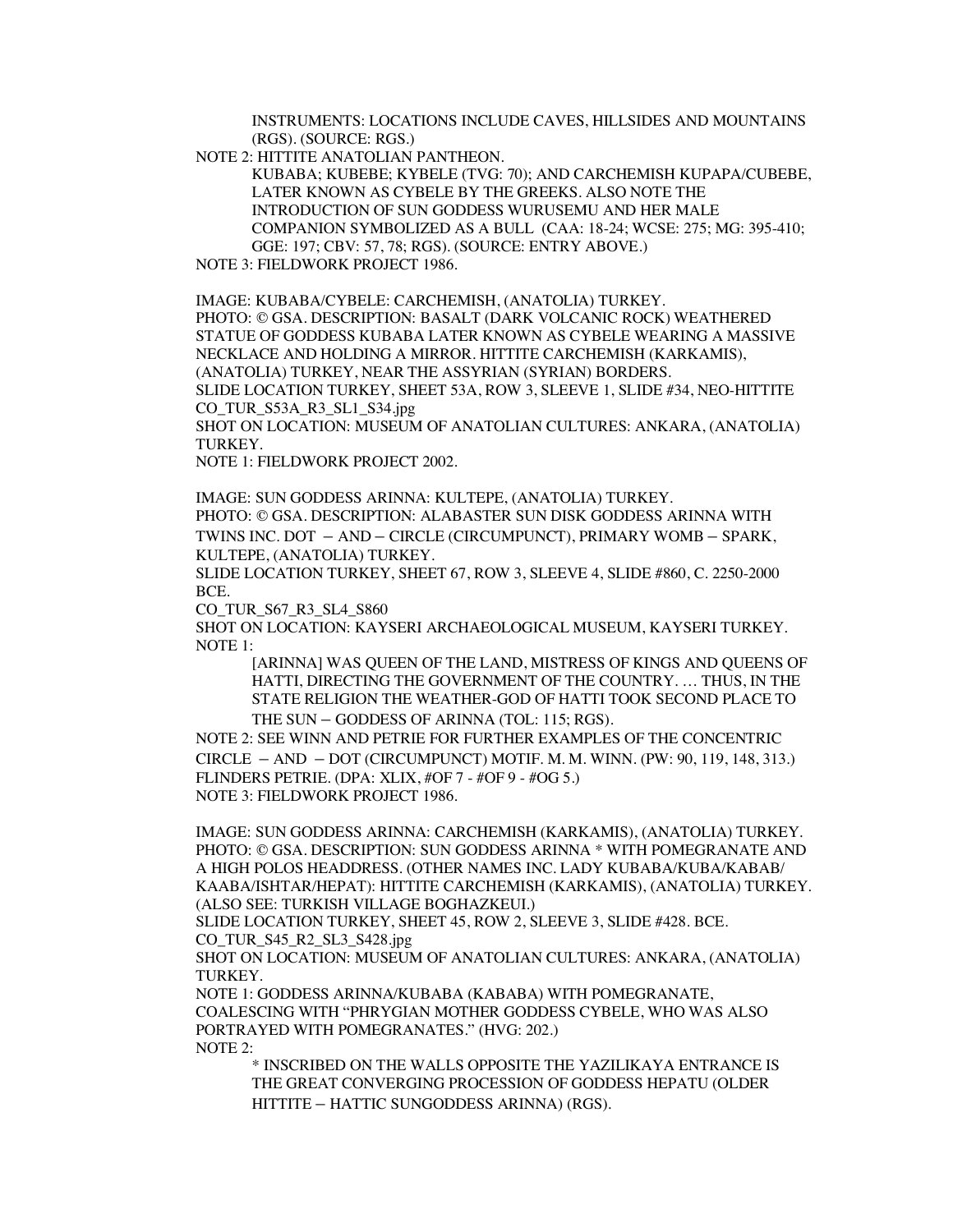NOTE 3:

HITTITE EVIDENCE ILLUSTRATES … THAT ALL OF THESE PANTHEONS 'HAVE STORMGODS AT THE HEAD, BUT WIVES WITH AN INCONSISTENTLY COGNATE NAME OR ORIGIN. HEPAT'S POSITION IN FACT IS A SYNCRETISM OF HURRIAN HEPAT WITH OLDER HITTITE – HATTIE SUN GODDESS OF ARINNA, QUEEN OF HEAVEN' (IEMS: 64; RGS).

NOTE 4: FIELDWORK PROJECT 1986.

IMAGE: SUN GODDESS ARINNA: CARCHEMISH (KARKAMIS), (ANATOLIA) TURKEY. PHOTO: © GSA. DESCRIPTION: SUN GODDESS ARINNA \* WITH POMEGRANATE AND A HIGH POLOS HEADDRESS. (OTHER NAMES INC. LADY KUBABA/KUBA/KABAB/ KAABA/ISHTAR/HEPAT): HITTITE CARCHEMISH (KARKAMIS), (ANATOLIA) TURKEY. (ALSO REFERENCE THE TURKISH VILLAGE BOGHAZKEUI.)

SLIDE LOCATION TURKEY, SHEET 45, ROW 2, SLEEVE 2, SLIDE #427a, BCE. CO\_TUR\_S45\_R2\_SL2\_S427a.jpg

SHOT ON LOCATION: MUSEUM OF ANATOLIAN CULTURES: ANKARA, (ANATOLIA) TURKEY.

NOTE 1: GODDESS ARINNA/KUBABA (KABABA) WITH POMEGRANATE, COALESCING WITH "PHRYGIAN MOTHER GODDESS CYBELE, WHO WAS ALSO PORTRAYED WITH POMEGRANATES." (HVG: 202.) NOTE 2:

\* INSCRIBED ON THE WALLS OPPOSITE THE YAZILIKAYA ENTRANCE IS THE GREAT CONVERGING PROCESSION OF GODDESS HEPATU (OLDER HITTITE – HATTIC SUNGODDESS ARINNA) (RGS).

NOTE 3:

HITTITE EVIDENCE ILLUSTRATES … THAT ALL OF THESE PANTHEONS 'HAVE STORMGODS AT THE HEAD, BUT WIVES WITH AN INCONSISTENTLY COGNATE NAME OR ORIGIN. HEPAT'S POSITION IN FACT IS A SYNCRETISM OF HURRIAN HEPAT WITH OLDER HITTITE – HATTIE SUN GODDESS OF ARINNA, QUEEN OF HEAVEN' (IEMS: 64; RGS).

NOTE 4: FIELDWORK PROJECT 1986.

IMAGE: SUN GODDESSES: PERGE, (ANATOLIA) TURKEY.

PHOTO: © GSA. DESCRIPTION: STANDING GODDESS WITH SERPENT WEARING A SUNRAY CROWN, VERY SIMILAR TO PERGE, (ANATOLIA) TURKEY. (COP: 196, PLATE 6.)

SLIDE LOCATION TURKEY, SHEET 83, ROW 4, SLEEVE 4, SLIDE #Bd2, BCE. CO TUR S83 R4 SL4 SBd2

SHOT ON LOCATION: PERGE VICINITY, (ANATOLIA) TURKEY.

NOTE 1: IN THE DARK AGES, GODS REPLACED EARLIER SUN DEITIES (RGS). (SOURCE: RGS.)

NOTE 2: FIELDWORK PROJECT 1998.

IMAGE: ENTHRONED FUNERARY GODDESS: KULTEPE, (ANATOLIA) TURKEY. PHOTO: © GSA. DESCRIPTION: ASSYRIAN FUNERARY GODDESS WITH FULL TURBAN, ALMOND EYES, DETAILED PUBIC AREA, HANDS HOLDING BREASTS, SEATED ON IVORY THRONE, FOUND NEAR KULTEPE (KARUM), ANATOLIA. SLIDE LOCATION RE-GENESIS PHASE 2, SHEET 1, ROW 2, SLEEVE 3, SLIDE #686, BCE 1790-1700.

IT\_RPT\_S1\_R2\_SL3\_S686.jpg

SHOT ON LOCATION: MUSEUM OF ANATOLIAN CULTURES: ANKARA, (ANATOLIA) TURKEY.

NOTE 1:

THE ANATOLIAN HITTITES EVOLVED OUT OF THE ASSYRIAN MERCHANTS THAT IMMIGRATED TO KANESH, OR MODERN KULTEPE NEAR KAYSERI.